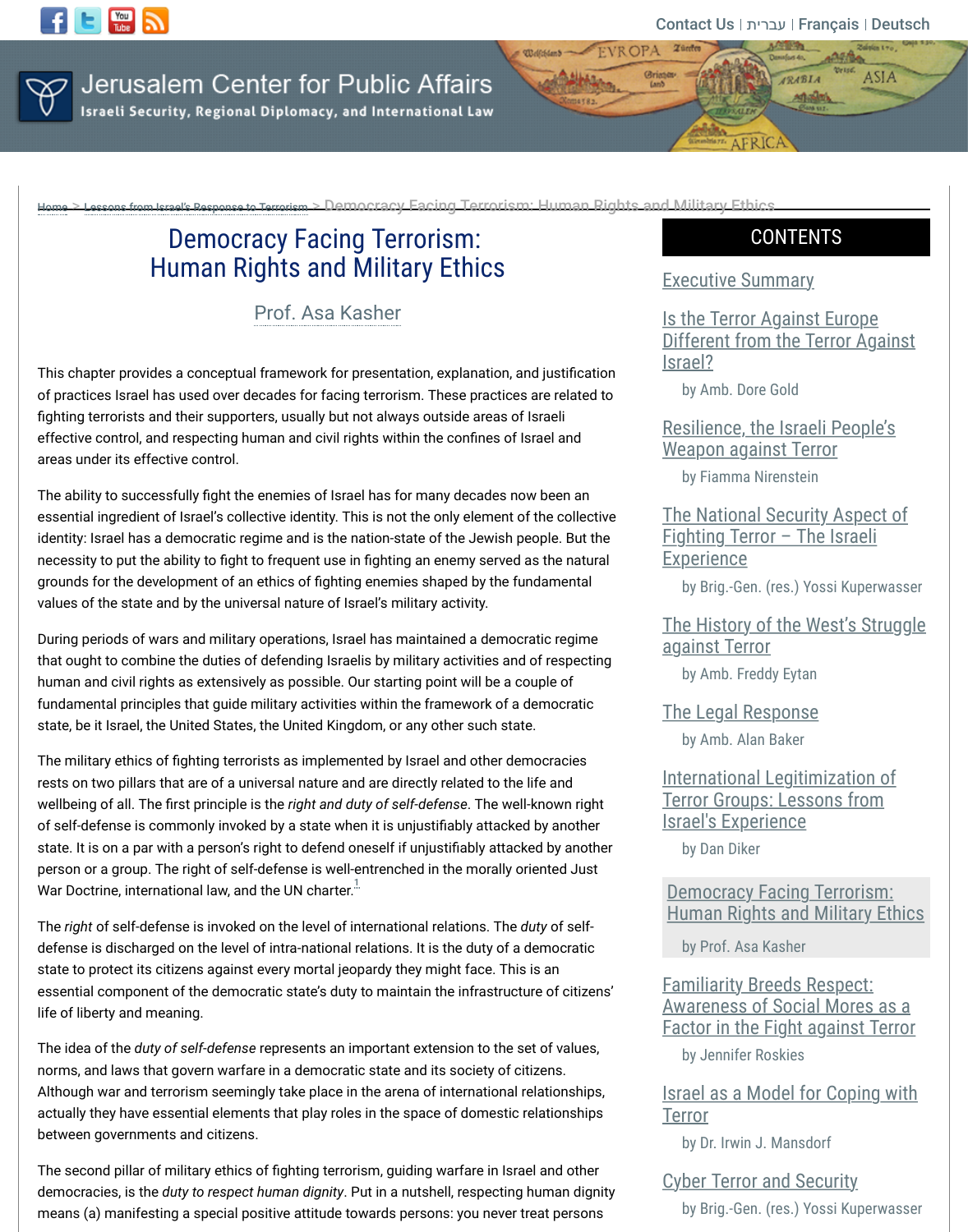imposed on the *means* used in pursuit of the ends. Generally speaking, the latter princi requires indefatigable efforts to diminish or "alleviate the calamities of war. $^{\text{2}}$ 

By and large, our principles are shared by all democratic states which guide the activiti their military forces. It is, however, noticeable that the IDF is the only military force that included in its values *Human Life* and *Purity of Arms* (meaning Restraint of Force), which reflect these fundamental principles. The latter value imposes on every military action restrictions beyond what is required by international law.

I suggested the inclusion of these values when I worked on the draft of the fist IDF Code Ethics in the early 1990s. When I presented the draft to Chief of Staff Lt. General Ehud the IDF General Staff, and commanders in about 100 IDF units, I encountered no object that major suggestion, not even a single one among the numerous comments I heard, recorded, and later took into account. I have often been asked, what is Jewish about th Code of Ethics of the IDF, the military force of the democratic nation-state of the Jewish people? My answer included pointing out that these two values are rooted in the Jewish religious and moral traditions of the sanctity of human life and self-restraint.

Self-defense is not restricted to activities directly related to ongoing attacks by an ener Considerations of self-defense apply to actual jeopardy as well as to potential imminer jeopardy. Consider the example of rockets launched by the Hamas into most parts of Is Iron Dome batteries protect Israelis against the rockets very impressively though not to extent. Iron Dome batteries scored over 90 percent rocket interception rate during Ope Protective Edge, which means that an additional type of protection was required against [s](http://jcpa.org/lessons-israels-response-terrorism/democracy-facing-terrorism-human-rights-military-ethics/#_edn2)everal hundred rockets that were not intercepted. Self-defense requires destroying roo production and warehouses – all a natural additional method of self-defense.

Considerations of possible deterrence are also involved in applying the principle of selfdefense. To use the examples of Operation Protective Edge, the move from a mission of *diminishing* rocket jeopardy to a mission of *eliminating* rocket jeopardy involves the ide creating a state of deterrence, that is a state of mind on the enemy leadership's part, in they avoid attacking their rival based on what they expect would be the response of the if attacked. The enemy expects that the response is going to be devastating or at least conspicuously much more significant than anything the enemy might intend to be gain an attack on its rival. Thus, diminishing the danger of rockets by a thorough military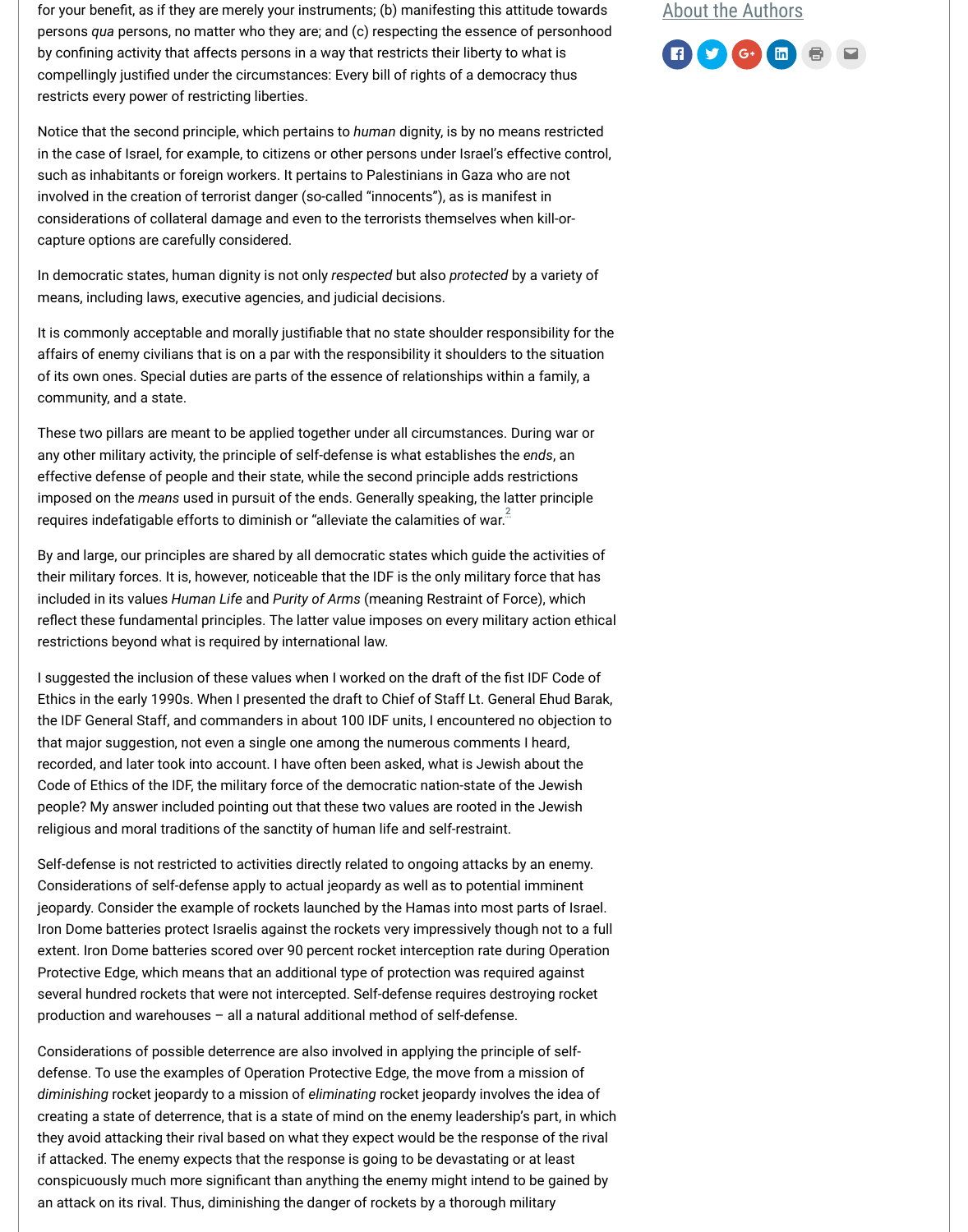## Distinction and Proportionality

Two principles that Israel and other democracies adhere to under such circumstances clearly related to this fundamental principle, namely *the principle of distinction* and *the principle of proportionality*.

The basic idea of distinction includes a clear and morally excellent method of reducing casualties among citizens, the most important type of war calamity: "You avoid attacki noncombatant citizens, and I avoid attacking your noncombatant citizens."

Warfare for self-defense is not thereby forbidden, but it is conducted in a way that show respect for human dignity. States have usually accepted the principle of distinction and significant extent complied with it mainly on the grounds of its reciprocity, which is pol prudent to adhere to.

Now, what should be our attitude towards the principle of distinction when reciprocity l disappeared, when the enemy has totally eliminated, as a matter of strategy, any trace distinction between combatants and noncombatants? Hamas is unscrupulous in violating every norm in the book. How should Israel react? Here again, you see the combination maintained by democracies of effective self-defense and respect for human dignity.

The Israeli reply is clear, reflecting an old Jewish tradition: We do not adjust our princip the standards of Hamas or other enemies. All of the latter rest on a single principle: Hamas' ends sanctify Hamas' means, which include violation of each and every norm at Hama easiest convenience. The Israeli values and basic principles, including adherence to the principles of distinction and proportionality, do not vary with the circumstances. What vary is the nature of military activity, according to doctrines, procedures, rules of engage (ROEs), and commands that fit the nature of war on terrorists, all of which ought to be compatible with the Israeli fundamental principles, IDF values and principles, and international law appropriately interpreted and extended.<sup>3</sup>

Israel faces two major problems in applying norms of distinction. The first one is the deliberate attempts of noncombatants to obstruct military activity against terrorists by present at sites used by terrorists for attacks on Israelis. Do dozens of noncombatants the roof of a building that is directly involved in terrorist attacks on Israelis render the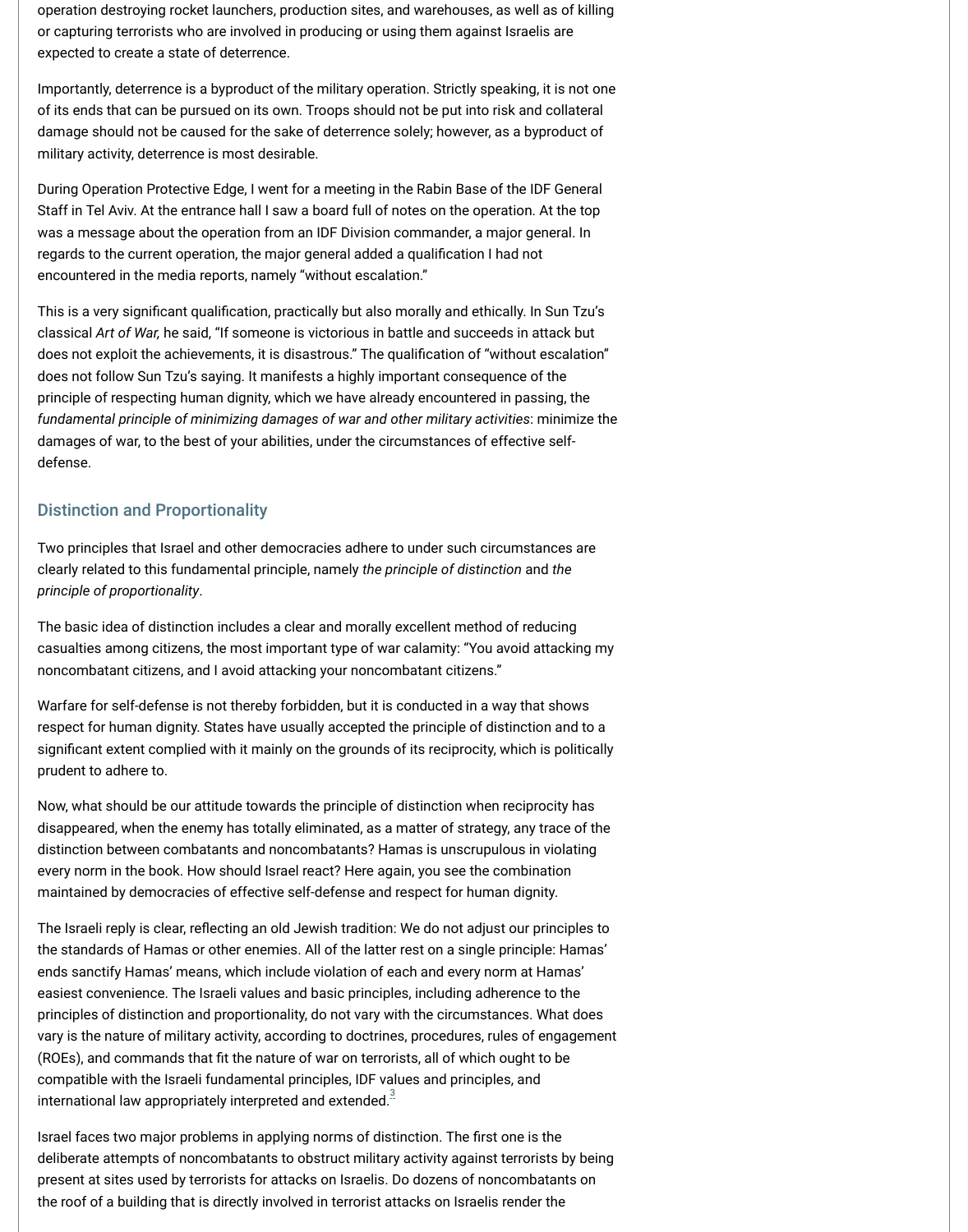justifications are readily available, e.g. it is necessary to have a conscription system an reserve units. However, under some circumstances, it seems there is no compelling justification, as required by the duty to respect the human dignity of the soldier, who is citizen in military uniform. When a soldier participates in combat, he faces a high level which is usually justified on the grounds of the nature of the mission, the accomplishm which is of military necessity or at least of high significance in defending the citizens a their state. If the soldier is required to face risk of a higher level in order to save the life enemy noncombatant who has repeatedly ignored warnings and refused to move from area, his tacit demand for justification of raising the level of risk for the sake of an ener who refused to evacuate the place cannot be met. A command, if there ever has been prefer over a conscript combatant an enemy noncombatant who has refused to move let alone one who deliberately decided to serve as a human shield of terrorists, would b morally unjustifiable.

When it is impossible to accomplish a military mission without jeopardy to the life of a terrorist's neighbors who are not involved in any terrorist activity, proportionality norms invoked. Notice that such norms are very ancient in origin and have a rich history of de philosophical, theological, and legal discussions. A commander who considers the possibilit[y o](http://jcpa.org/lessons-israels-response-terrorism/democracy-facing-terrorism-human-rights-military-ethics/#_edn4)f carrying out a military mission is usually best equipped to evaluate what is going to be the military advantage of accomplishing the mission, in terms of its contribution to obtaining the ends of the operation. He is also best equipped to assess the probable  $\,$  collateral damage expected under the circumstances. $^{\frac{5}{\alpha}}$ 

A major component of proportionality considerations requires the military advantage expected justifying the collateral damage expected, so that excessive force does not c collateral damage larger than necessary. Importantly, norms of proportionality allow collateral damage under some circumstances. Hence, claims that the very fact that neighbors of a terrorist were killed shows that the military activity was unjustified – are wrong. Comparison of numbers of casualties on both sides of the battlefield is also conceptually wrong.

An additional norm of proportionality is that even if the military advantage of a mission justifies the expected collateral damage, efforts should be made to minimize the exped collateral damage. Israeli and U.S.-targeted killing activity includes an OR (operations research) stage in which the best method of targeting is sought, one that involves a higher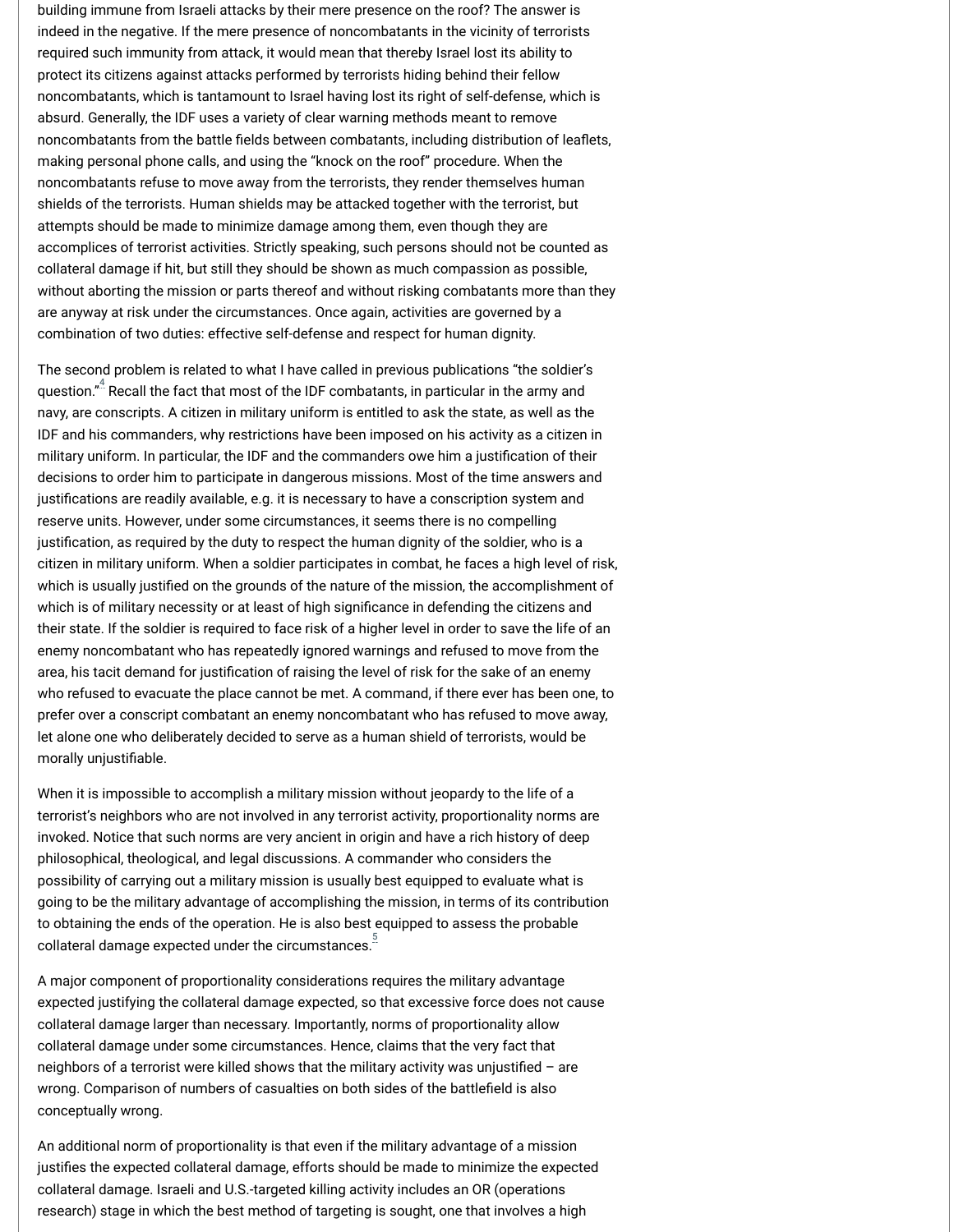probability of killing the terrorist and an optimally low number of collateral casualties. Again, effective self-defense is practically combined with showing respect to human dignity by trying to minimize collateral damage.

A claim has been made that an Israeli action against an actively dangerous terrorist in Gaza in the vicinity of his non-terrorist neighbors should not differ from an Israeli action against a terrorist in Tel Aviv, assuming he managed to infiltrate into the state, reach the city, and position himself in the vicinity of Tel Aviv residents. I cannot imagine Israel respecting such an implausible and unjustifiable demand. Israel won't attack a terrorist in Tel Aviv and cause collateral damage among its citizens, because it ought to provide its citizens with effective protection of their life. Other means will be used to neutralize the terrorist that are at the disposal of a state acting within its own territory in cooperation with its own population.

Israel won't resort to police ethics when acting against a terrorist in Gaza, since it does not shoulder responsibility to the proximity of terrorists to non-terrorists in an area not under its effective control and cannot neutralize the terrorist the same way it is expected to do it in Tel Aviv. Israel does not owe the non-terrorist neighbors more than adherence to proportionality considerations and practical efforts to minimize collateral damage. No state owes more than that to enemy citizens in the vicinity of a terrorist. It is quite amazing to hear demands that Israel be more restricted in defending its citizenry than any other democratic state under similar conditions. No democratic state is going to eliminate the distinction between military ethics and police ethics, which would mean violating the principle of the duty of self-defense, the principle of the duty to respect human dignity or both. Israel is not and should not be an exception.

## Internal Security and Liberty

We have so far outlined major principles that guide a democratic state such as Israel in providing its citizens with effective military defense while always showing respect for human dignity. Our discussion has pertained to "external" cases, i.e. to military operations that involve non-combatants on both sides of the border between the state and adjacent territories such as Gaza. We turn now to a brief discussion of "internal" cases, i.e. to restrictions that are imposed on the liberties of Israeli citizens on the grounds of home security considerations.

On the most abstract level of the depiction of democracy, citizens of the state have basic rights that enable them to enjoy all the basic liberties required for a person to shape one's life and its meaning on the grounds of one's values and views. Such liberties are protected in a democracy by its constitution and by institutions that protect its implementation, first and foremost the Supreme Court. Each basic right to enjoy some basic liberty is always

restricted, because absolute liberties, on which no restriction has been imposed, are bound to constantly clash with each other. One is not allowed to enter one's neighbor's home on the grounds of freedom of movement or disclose details of his medical record on grounds of freedom of speech. The restrictions imposed on a basic liberty, in the legal framework of delineating the correlated rights, are determined by the risks involved if the liberty is not restricted.

When home security problems are under consideration, restrictions may be imposed on basic liberties to secure life, health and well-being of citizens facing enemy hostile activities. Since the danger created by an enemy varies with its practices, restrictions of basic liberties also vary with the developments of enemy's methods. We are all accustomed to airport restrictions imposed on our privacy, and we accept them as justified as long as we believe that they are necessary for our security. The details are debatable, as usual in every democracy when authorities restrict liberties, but the underlying principle is justifiable, enabling the state to effectively secure the citizens and constantly respect human dignity.

Here, I mention a few restrictions on liberty that have been discussed in Israel in the context of a possible introduction of new legislation. An issue that has attracted much attention in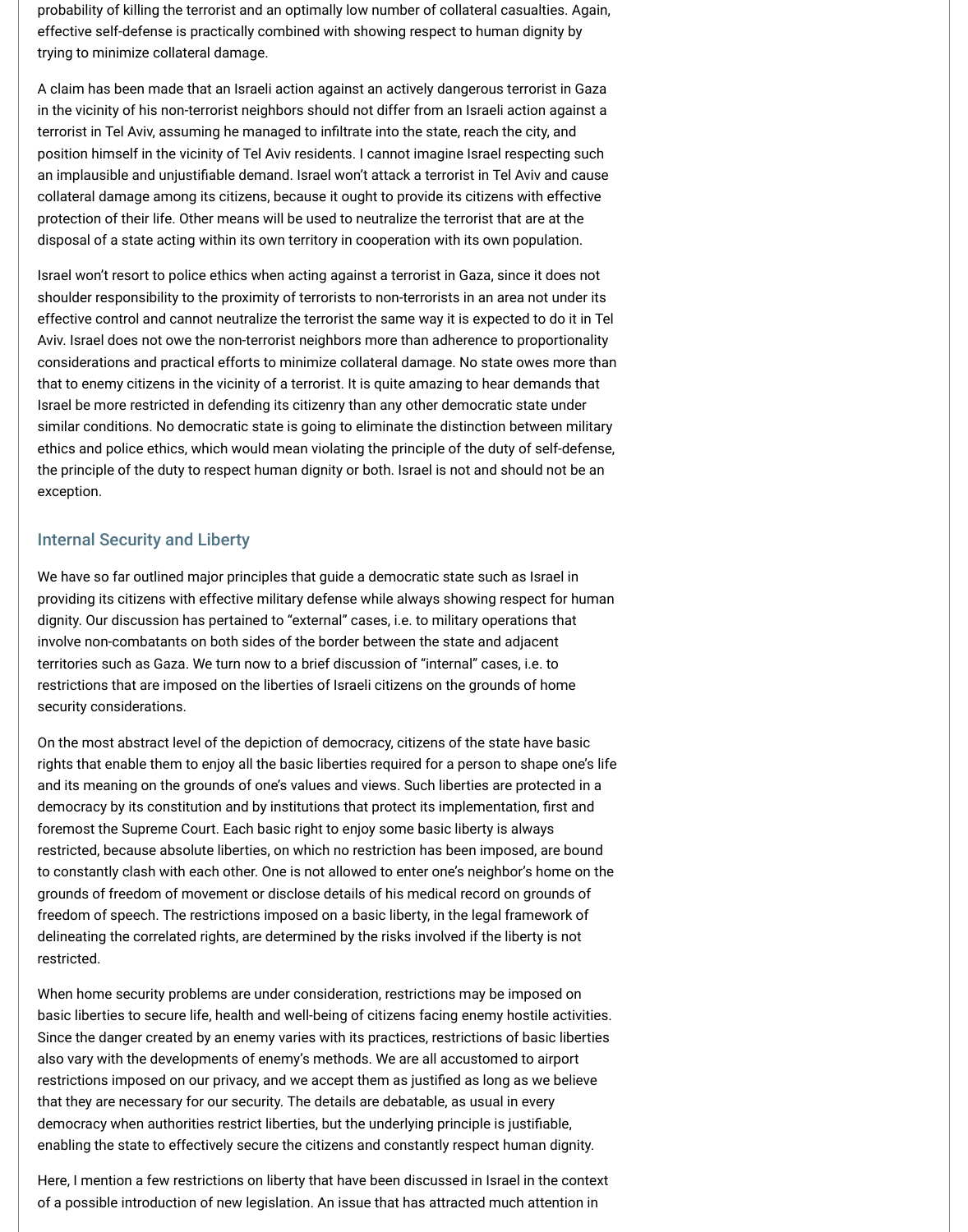the United States and elsewhere is using methods of interrogation that count as torture, cruel, inhuman, or degrading, and which count as war crimes. Israel forbids such methods of interrogation and has not changed the ethical principles that govern interrogation since 1999 when the Supreme Court made a decision on the narrow legal grounds of authority on interrogation methods.

Another issue related to fighting terrorism is administrative detention of a suspect. Holding a person in prison within this framework is done on the grounds of an administrative rather than a judicial decision, as a preventive measure against terrorism. Such decisions are made on grounds of the 1979 Emergency Authorities Law (detention) which authorizes detention under certain security-related conditions. In some occasions, the law was used to detain Jews who had been allegedly involved in gravely unlawful activities against Palestinians. Israel has always been, legally speaking, under emergency conditions which allow such detention. Figures of detained persons vary with the intensity of hostilities experienced or thus prevented.

A third method of fighting terrorism that should be mentioned is house demolition. Such actions can take place when the house was used by a person directly involved in a fatal terroristic action. Since house demolition is explained and justified as a deterrence method, every once in a while a debate emerges on the facts: does it serve deterrence or perhaps rather the opposite? Accordingly, there were periods when the policy was to avoid house demolition, but the present policy in different.

Torture, cruelty, inhuman or degrading treatment, administrative detention, and house demolition are all harsh measures of fighting terrorism. A democratic state, which is committed to the protection of human dignity, should not use any of them unless it can be shown to be justifiable under certain circumstances.

First of all, highly reliable intelligence is required. This is a precondition that is not difficult to properly fulfill in the Israeli context of fighting terrorism.

are not justifiable. Free resort to torture is indeed immoral, because it often involves using excessive force. On the other hand, an absolute ban on, say, degrading treatment of suspects, when at stake are issues of life and death of possible victims of an action planned or performed by the suspect is an excessive restraint.

## When these Methods Are Used

Consequently, the moral considerations are usually related to the justifiable delineation of usage. One could have assumed that such delineations would undergo constant major revisions, given the significant changes of the nature of the conflict, but actually, this has not happened, probably because the basic principles apply to all circumstances. However, in 2016, the Knesset enacted a comprehensive law of Fighting Terrorism, which not only incorporates into a unified law many previous legal arrangements but also extended the sphere of fighting terrorism and included in it many forms of support of terrorism and terrorists. The most fundamental principles have, however, been left intact.

In addition to a discussion of the above-mentioned special measures of fighting terrorism, one should consider the general situation with respect to the inhabitants of belligerently occupied territories who are not citizens of the occupying state. The military regime, presumed to be short-lived and eventually replaced by a peace accord, is not democratic, all

Secondly, the judicial involvement of an appropriate type is required when restrictions are imposed on human liberties. Adequate access to a court is usually available to the persons who are going to be affected by the measures taken.

Thirdly, the actions planned or performed should be compatible with the democratic conception of protecting human dignity, not in the strict sense of what is allowed by the present law which is a product of long and complicated historical processes, but rather in the broad sense of the moral foundations of that conception. Morally speaking, extreme policies